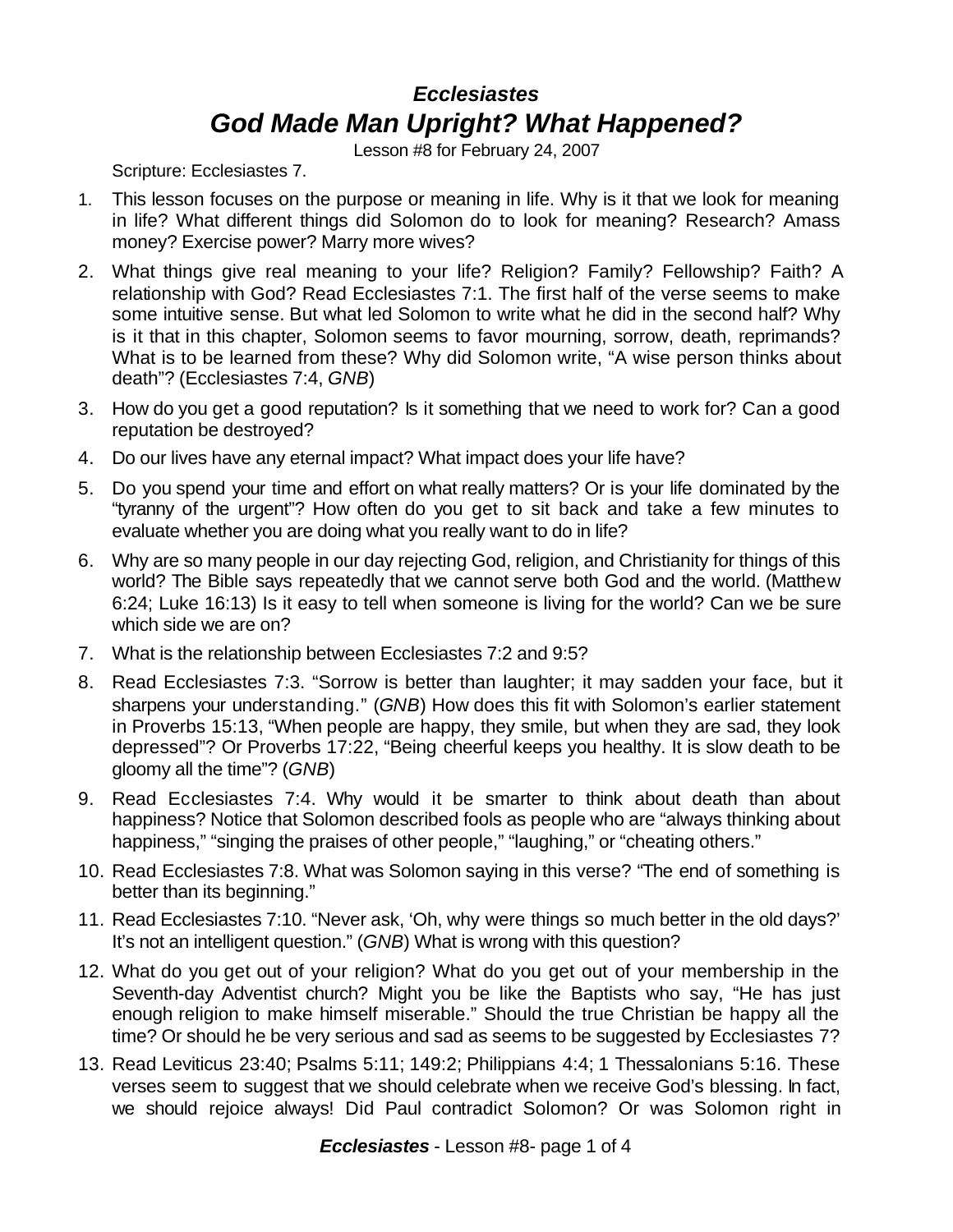Ecclesiastes 3:4 when he said, "He sets the time for sorrow and the time for joy, the time for mourning and the time for dancing"?

- 14. As you think about your place in the Seventh-day Adventist church and the possible time of trouble, even the second coming of Jesus Christ–potentially in the near future–are you serious or joyful?
- 15. One of the themes of Ecclesiastes 7 seems to be that people need to live a righteous, godly life, despite ups and downs.
- 16. How would you outline the book of Ecclesiastes? Some have suggested that Ecclesiastes 1:1-11 is the prologue in which the writer spells out his major thoughts. Then, in Ecclesiastes 1:12 through 6:12, he attempts to prove his theme. Beginning with Ecclesiastes 7, he draws conclusions based on his previous observations. This continues through Ecclesiastes 12:8. Ecclesiastes 12:9-14 is Solomon's conclusion or epilogue.
- 17. Could you summarize Ecclesiastes 7 in a few words? What are Solomon's early conclusions to his research?

Ecclesiastes 7:1-12: Life is all meaningless, but some experiences may be better for us than others. Sorrow is better than laughter because it is more realistic and will lead to less disappointment.

Ecclesiastes 7:13,14: We do not have control over our future, so we should accept good and bad as they come, enjoying the good.

Ecclesiastes 7:15-22: Since there is no righteous person, it is best to avoid extremes. Trying to be too good in our own effort leads to guilt. Trying to be too wicked will certainly lead to death or destruction.

Ecclesiastes 7:23-29: Even though Solomon's wisdom was not able to figure everything out, it was obvious that the moral insight of wisdom was preferable to the moral perversion of folly. (*Adult Teachers Sabbath School Bible Study Guide*-Ecclesiastes-pps. 93 and 95)

- 18. Read Ecclesiastes 7:8. "The end of something is better than its beginning. Patience is better than pride." Why do you think Solomon is comparing patience and pride? Read Ecclesiastes 7:7-14. These are short Proverbs-like verses with a lot of wisdom. Why would Solomon say that it is foolish to harbor a grudge? Should this verse be considered along with Romans 12:19-21 and Deuteronomy 32:35? Could God admit to heaven people who are still angry at their brothers and sisters? Would God admit or should God admit to heaven people who are still angry at their brothers and sisters? Does God expect us to overcome such bad habits before he takes us there?
- 19. Read Ecclesiastes 7:12. In what way is wisdom or knowledge a protection? How does that match Proverbs 1:7; 9:10; Colossians 1:28; James 3:13-18? Did Paul agree with Solomon in Ecclesiastes 7:14 that God sends the good and the bad? Is that why he said that whatever his lot may be, he would be content? (Philippians 4:11-13.)
- 20. Read Ecclesiastes 7:14. "When things are going well for you, be glad, and when trouble comes, just remember: God sends both happiness and trouble; you never know what is going to happen next." That final phrase could be translated, "You cannot find fault with him." Is this just a reflection of the monotheistic thinking of the Jewish people? Is this because they assumed that God was responsible for everything? Come good or bad, he must be responsible. Is that your understanding? Is that what God wants us to think? Have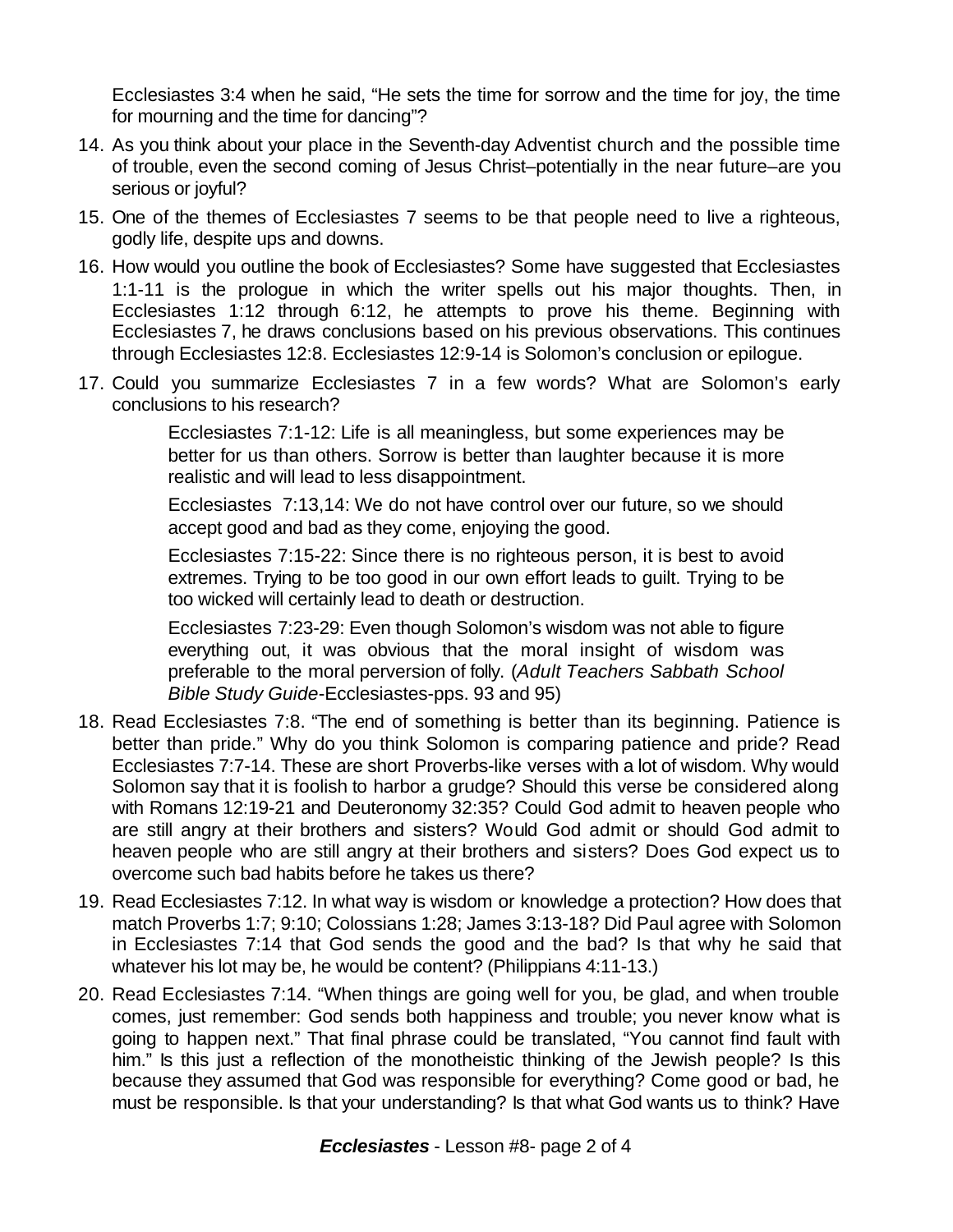you had significant troubles in your life that you are sure were sent by God? Why?

- 21. Read Ecclesiastes 7:15. "My life has been useless, but in it I have seen everything." Is Solomon trying to tell us that nothing in this life could ever have any significant meaning? Does it destroy your confidence in God to know, "Some good people may die while others live on, even though they are evil"? (*GNB*)
- 22. Read Ecclesiastes 7:16-18. "So don't be too good or too wise–why kill yourself? But don't be too wicked or too foolish, either–why die before you have to? Avoid both extremes. If you have reverence for God, you will be successful anyway."
- 23. Is there really any danger of being too wise or too good? Or is it just too much work? Is Solomon suggesting that temptations are too hard to resist?
- 24. Read Ecclesiastes 7:20. "There is no one on earth who does what is right all the time and never makes a mistake." Compare 1 Kings 8:46; 2 Chronicles 6:36; Romans 3:23 and 1 John 1:8-10. What do these verses about sin say to us?
- 25. One of the clearest chapters regarding the great controversy to be found in the entire Bible is Romans 3. Why does Paul take such a large part of that chapter to focus on the sinfulness of man as quoted from the Old Testament? Is it hard for us as human beings to admit our sinfulness? With all our scientific accomplishments and conquests over disease, poverty, and ignorance, is it hard for us to admit that we are sinners? In the 17th through the 20th centuries, human beings felt an ever increasing pride over their accomplishments. We have reached the place where we believe that given enough money and enough time, we can accomplish almost anything! Is our world really getting better and better? Where are we headed? Given enough time, would the world become a perfect place?
- 26. Read Matthew 24; Mark 13; Luke 21. Compare Revelation 16. These portrayals of the end times certainly do not suggest that things are getting better or that they will always be easy!
- 27. What kind of people do we need to be to stand through those final trials? Do we need to be people of godly character? How do we accomplish that?
- 28. Read Ecclesiastes 7:23-29. Solomon came to some rather startling conclusions! "I used my wisdom to test all this. I was determined to be wise, but it was beyond me. How can anyone discover what life means? It is too deep for us, too hard to understand. But I devoted myself to knowledge and study; I was determined to find wisdom and the answers to my questions, and to learn how wicked and foolish stupidity is. . . . Yes, said the Philosopher, I found this out little by little while I was looking for answers. I have looked for other answers but have found none. I found one man in a thousand that I could respect, but not one woman. This is all that I have learned: God made us plain and simple, but we have made ourselves very complicated." (Ecclesiastes 7:23-29, *GNB*) So what do we conclude from this lesson?
- 29. Ellen White comments:

 **True education does not ignore the value of scientific knowledge or literary acquirements; but above information it values power; above power, goodness; above intellectual acquirements, character. The world does not so much need men of great intellect as of noble character. It needs men in whom ability is controlled by steadfast principle.**

"Wisdom is the principal thing; therefore get wisdom." "The tongue of the